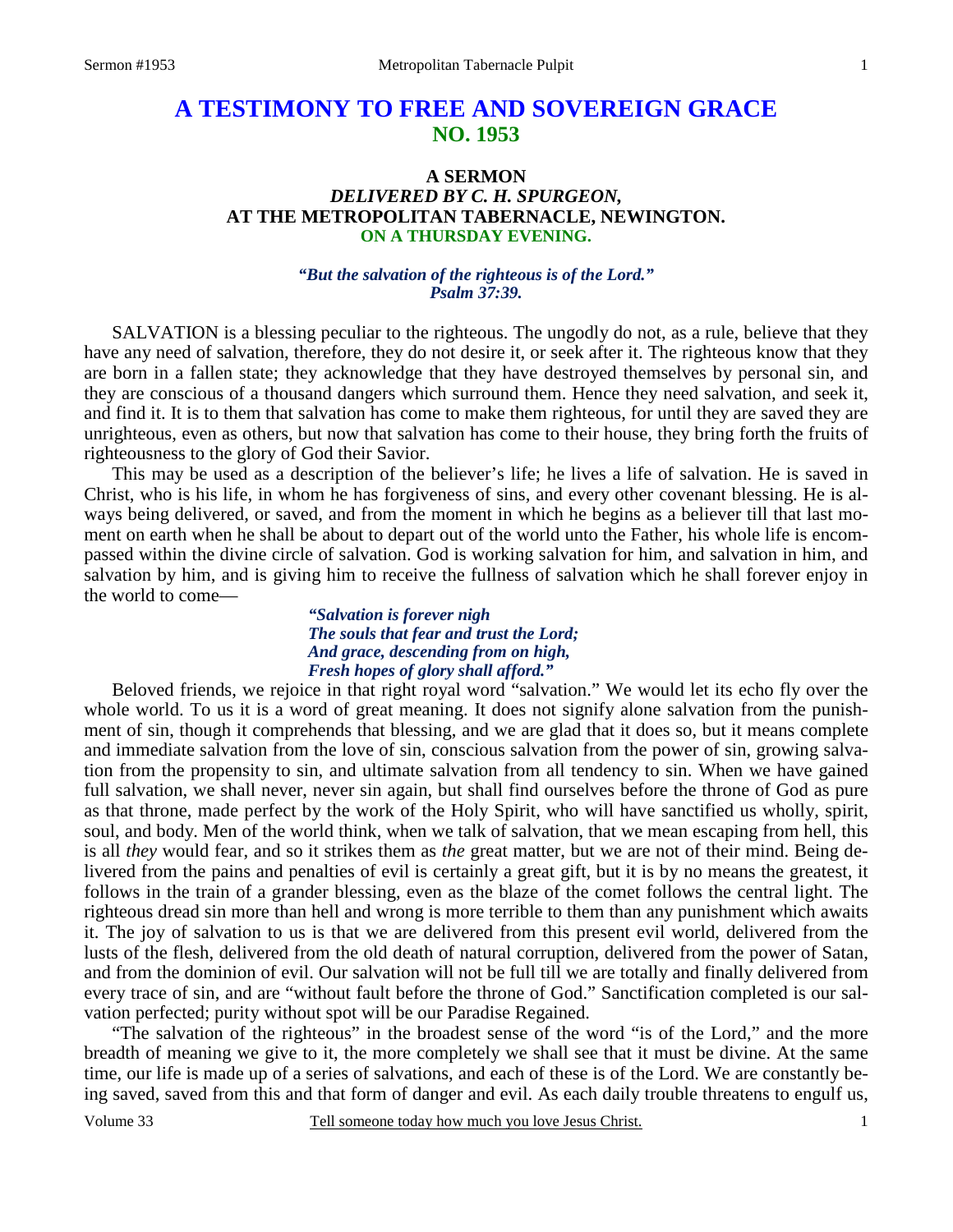we are saved from it. As each temptation, like a dragon, threatens to swallow us up, we are saved from it. Our God is the God of salvations, and unto Him belong, the issues from death. We escape from deaths often, yes, and from the very belly of hell, and still we live to sing, as Jonah sang when he was in the depths of the sea, "Salvation is of the Lord"

I have said that this glorious salvation, which is of the Lord, is the peculiar heritage of believers. They alone know their need of it, and they alone participate in it. Look at the ungodly man who is pictured in this psalm. He does not want salvation. He flourishes like the green bay tree; he spreads his branches to overshadow everybody else. Such men need no salvation. "Their eyes stand out with fatness: they have more than heart could wish." They want no salvation; their lands are abundant, their house is full of treasure, and they leave the rest of their substance to their babes. They put no trust in the name of the Lord, "They call their lands after their own names." They want no God; they have no sighs after Him. They never cry, "As the hart pants after the water-brooks, so pants my soul after You, O God!" They have no trials in their lives, and "there are no bands in their death: but their strength is firm. They are not in trouble as other men; neither are they plagued like other men." The rod of God's children does not fall upon them. "Whom the Lord loves, He chastens," but often those whom He loves not He leaves to indulge in such pleasure as they can find. He gives His swine good measure of husks, for He would not be unkind even to them, and there they lie and feed without fear, knowing nothing of another world, neither caring for it—

> *"Fools never raise their thoughts so high; Like brutes they live, like brutes they die; Like grass they flourish, till Your breath Blasts them into everlasting death."*

See the distinction between the righteous man who fears God, and him that fears Him not; were it not for this word "salvation," their ease and prosperity might make us envy the ungodly, but this turns the scale. Because "the salvation of the righteous is of the Lord," we would take the worst portion that ever was meted out to them in preference to the best that was ever given to the ungodly. Taking all for all, God's worst is better than the devil's best, and the portion of God's saints at the lowest ebb is better than the portion of the wicked, even when their joys are at the flood.

I am going to speak at this time upon our text as a statement by itself. It is complete and selfcontained. It is a diamond of the first water. Its words are few, but its sense is precious. "The salvation of the righteous is of the Lord."

**I.** Our first head is this, THIS IS THE ESSENCE OF SOUND DOCTRINE. "*The salvation of the righteous is of the Lord*." There are several young men here who go forth to preach the gospel. I hope that they will speak with clear knowledge and attractive speech, but this is far from being the main object of my desire, I want them to really preach the gospel, the whole gospel, and nothing but the gospel. I reckon preaching to be gospel preaching, and sound preaching, in proportion as it is consistent with this statement; "The salvation of the righteous is of the Lord." It is not every preacher who proclaims this truth in bold terms, and in plain English. More or less I hope that all who preach Christ crucified would subscribe to this, but some are a little afraid of it in all its breadth and length. They must bring in man a little. They must have him *do* something, or *be* something. They are always afraid lest grace should be misunderstood, and should be turned into licentiousness, and truly, I share in their fear, though I would not use their way of preventing the evil which I dread. I have known some of these timorous ones try to say "Free grace," but they have had a little impediment in their speech, and the word has come out "free will." They have meant that it should be all of grace, but by some means or other there has been so much hesitancy, and such a deal of fencing, that one could hardly tell grace from works. There will be no hesitancy on my part when I say that "the salvation of the righteous is of the Lord," neither will you find me guarding the statement as if I thought it a lump of spiritual dynamite which might do infinite damage.

"The salvation of the righteous is of the Lord" *in the planning*. Long before we were in existence, God had planned the way of salvation. Before the fall, He had ordained the covenant by which the fallen should be restored, and that plan shows, in every line of it, that consummate wisdom and infinite love which can be found nowhere but in the Lord. He took counsel with none, and none instructed Him; He alone fixed the eternal settlements of unchanging love.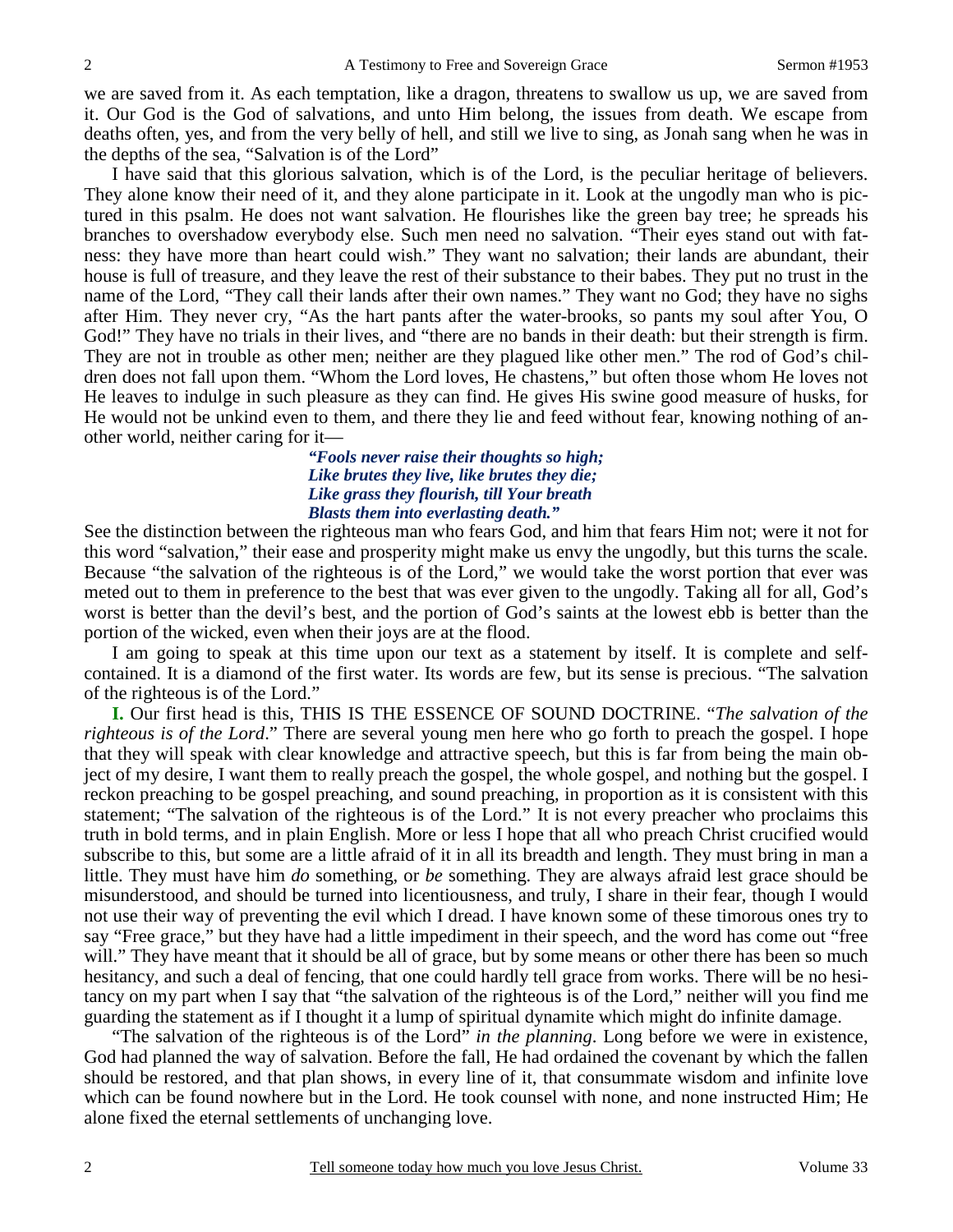"The salvation of the righteous is of the Lord" as to the persons who are included in it, for God has chosen from the beginning His people, and "whom He did foreknow He also did predestinate to be conformed unto the image of His Son." There is a choice somewhere, and I am persuaded we have not chosen Him, but He has chosen us. Did not the Lord Jesus say as much? He is first and foremost in salvation, and though we gladly run when He calls, yet His call comes first, and His choice comes before the call. The salvation of the righteous was determined in the council chambers of eternity before the stars began to shine. It is of God and of God only.

And as it is of the Lord in the planning, so it is of the Lord *in the providing*. It was He who gave His Son from His bosom, and truly our Lord Jesus Christ is the full purchase-price of our salvation. We do not add a penny to it. The mortgage upon lost humanity was paid off by Christ to the last farthing, without any contribution on our part to eke out the matchless price.

The Spirit of God, who is another great item in the provision of salvation, is of the Lord. God has given us the Spirit. The Holy Spirit comes, not according to our mind or will, but according to the gift and purpose of the Lord. Nothing is lacking for the salvation of men. God has provided all. He has not left the garment almost long enough, just needing that we should add a fringe, nor has He provided a feast almost sufficient for us if we bring at least another loaf, nor has He built a house of mercy, almost completed, but leaving us to add a few more tiles to the roof. No, no. The work is finished, and from top to bottom salvation is of the Lord. All covenant provisions are already in the Lord Jesus in full, and the salvation of the righteous is entirely of the Lord in the providing.

So, dear friends, it is of the Lord *in the applying*. The first application of the blessings of the covenant to us is of God. Of course, that first application is in regeneration, when the soul first begins to live. The first sense of need of mercy springs, not from nature, but is a work of grace. The first desire we have to be right, the first prayer we breathe towards God—all this is the movement of eternal grace upon our souls, which otherwise would have lain as dead as the corpses in their graves. The Lord first deals with us before we have any inclination whatsoever to deal with Him. We do not see this truth at first. Possibly we discover it months after our conversion, when we come to sit down, and look over our experience. Then we cry, "Yes! Had You not sought me, I had never sought You. Had You not drawn me, I had never run to You. Had You never looked on me in love, I had never looked to You in faith. It is Your free grace which began with me. I own that the Alpha of my salvation is of the Lord." The knowledge of this truth usually comes to us as we advance in knowledge; the full understanding of it is a fruit of the Spirit, and belongs to our riper years rather than to our spiritual infancy.

As salvation is of the Lord at the commencement, so it is *as to the carrying of it on*. Rest assured, beloved, there is no true growth in grace except that which is of the Lord. No, there is no sustaining the position to which you have reached except by the Lord—

> *"And every virtue we possess, And every victory won, And every thought of holiness, Are His, and His alone."*

He has worked all our works in us, and if we have produced any fruit to the honor of His name, from Him has our fruit come, for our Lord truly said, "Without me You can do nothing." We must give Him all the glory, for certainly He has given us all the grace, and as it has been, so will it be. Between here and heaven there will be nothing of our own in the matter. We shall work out our own salvation with fear and trembling, because He first works it in us to will and to do of His own good pleasure. There is no working out our salvation unless the Lord works it in! We bring to the surface of our life what He works in the deep foundation of our inward nature, but both within and without the spiritual life is all of grace. When we put our foot upon the threshold of glory, and pass through the gate of pearl to the golden pavement of the heavenly city, the last step will be as much taken through the grace of God as was the first step when we turned unto our great Father in our rags and misery. Left by the grace of God for a single moment, we would perish. We are dependent as much upon grace for spiritual life as we are upon the air we breathe for this natural life. Take the atmosphere from us; put us under an exhausted receiver, and we die; take Your grace from us, O our God, and we perish at once! What else could happen to us?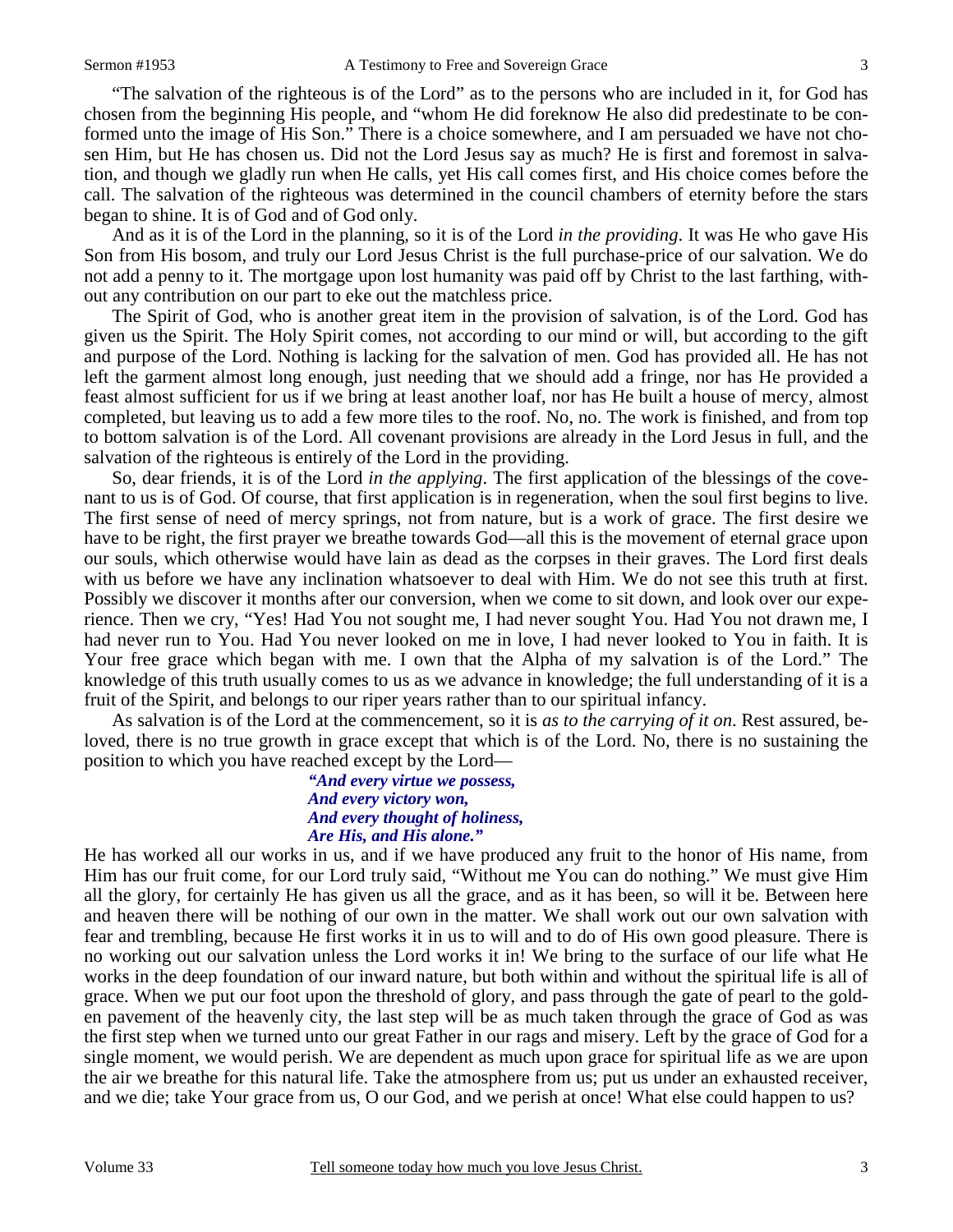Brethren, we must always believe this and preach it, for it is the sum of all true doctrine. If you do not make salvation to be wholly of the Lord, depend upon it you will have to clip salvation down, and make it a small matter. I have always desired to preach a great salvation, and I do not think that any other is worth preaching. If salvation is of man, then you do not wonder that man falls from grace. Of course he does. What man begins, man also soon ends in his own way with a failure. When God saves He saves eternally. Someone said to me the other day, "I do not quite know about that doctrine of final perseverance whether it is true or not." So I said to him, "What kind of life does Jesus Christ give His sheep?" He answered very correctly—"He has said, 'I give unto My sheep eternal life.'" Very well, does not that settle it? If He has given them eternal life, they have eternal life. "But," he said, "Might they not die?" I answered, "Is it not clear that those who die have not eternal life? If they had *eternal* life, how could they die? Does eternal life mean six months' life?" "No." "Does it only mean six hundred years' life?" "No. It must mean nothing less than life which has no end." Death is out of the question. I must live if I am one of those of whom the Great Shepherd says, "I give unto My sheep eternal life." But what is next? If you cannot quite see the truth from that one expression, what follows? Will the sheep of Christ ever perish? Here is His answer. "They shall never perish." Does not that secure them? What language could better describe their security? But another question is raised—"May it not mean that, if they get away from the Lord Jesus, they shall perish?" Then comes the next sentence—"Neither shall any pluck them out of My hand." Does not that answer it? Oh, but perhaps the Savior might fail! We think not, but listen again, "My Father, which gave them to Me, is greater than all; and no man is able to pluck them out of My Father's hand."

There are four great reasons why believers are and must be saved; neither can anything shake the force of any one of them. If words mean anything, those who are in Christ are safe. The Lord God Almighty has given them eternal life, they shall never perish, neither shall any pluck them out of Christ's hand, and over that first hand of Jesus is the Father's hand to make assurance doubly sure.

Salvation, then, is of the Lord. This is a doctrine to be believed. If you do not believe it, you are sure to minimize and make small salvation, and especially are you likely to deprive it of its certainty, and immutability. It is a pity that you should attempt this, for thus you rob Christ of His power, God of His glory, and the saints of their comfort. That is the awkward point about a salvation which is of man; it is worth nothing when you get it. We need an eternal salvation. We need a salvation which does really save. We need something which is not made up of "ifs and ans," and "buts," and "perhapses," and "maybe," and "if you do this," and "if you do that." We need sure, immutable, abiding, unchanging salvation, and this is what we get, and what we are not ashamed to preach, while we thunder out this truth, "The salvation of the righteous is of the Lord."—

> *"'All of grace'—from base to summit, Grace on every course and stone; Grace in planning, rearing, crowning, Sovereign grace and grace alone!"*

**II.** Secondly, this is not only the essence of sound doctrine, but THIS IS A NECESSARY FACT. *"The salvation of the righteous is of the Lord."* Assuredly it must be so, or else they will never be saved. Look for a moment, you that love the Lord, to your own *inward conflicts*. Beloved, we are not all alike, tossed to and fro with the uprising of inbred sin, but there are times with most of God's saints when they are hard put to it to withstand a certain raging temptation; they have to struggle hard to keep it down. And when they have mastered that evil, another form of sin comes on the sly, and attempts to stab them in the back. You were giving all your attention to one insidious foe, and at that terrible moment you were set upon by another, and you had to turn round, and bend all your strength in the name of God to resist this second adversary. Nor was this all, a third evil bent its bow against you, and a fourth prepared a net for your feet. Thus you were beset behind and before, and had it not been that the Lord was on your side, you would have been quickly swallowed up. Some of us know the truth of this in our experience if the rest of you do not.

Salvation must be of the Lord with me, I know, or else my inward lusts, my proud spirit, my rebellious will, and my natural despondency will surely ruin me. Do you not feel it to be so with you? If God does not save you, you are a lost man. You must feel that. I know that those who have no conflicts sing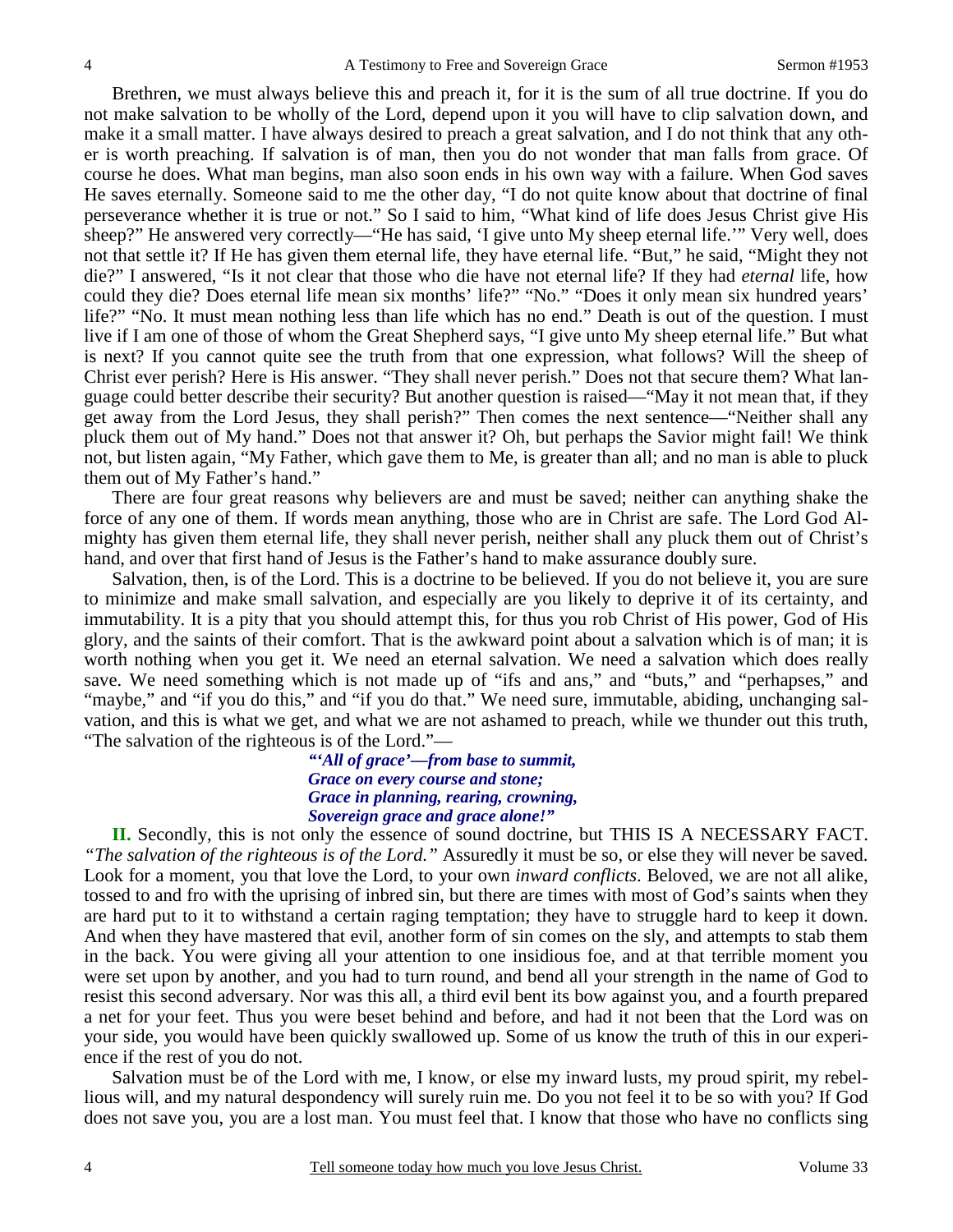another song, and praise themselves. Your carpet-knights, who wear the regimentals of Christianity, but know nothing of battle with inbred sin, may talk about salvation by self, but he that is hard put to it to wrestle against all wrong-doing will tell another tale. He who grieves if he even utters a rash word, or allows an impure thought to cross his mind, feels that if God does not save him, saved he never can be, and he sees it to be a necessary fact that the salvation of the righteous must be of the Lord.

When you have looked within a sufficient time to convince you, just look at your *outward temptations*. Ah! We little know what many of our brethren and sisters have to endure in the form of temptation in their own houses from their own friends. Many have a very hard fight of it. I know some now present who will I believe, persevere and hold on to the end, but almost every day they endure a martyrdom. Cruel words are spoken, and unkind actions are done, and a bitter spirit is shown towards them because they are the people of God. Salvation must be of the Lord to these poor persecuted ones, or they will faint under their oppressions. Outside in the world, what temptations abound! You cannot engage in any business without finding that it has its peculiar sins. Many things are done in the trade—many matters established by custom—which the scrupulously upright child of God cannot tolerate. He has to set his face against the general habit, and hence he has a battle. Need I go into particulars? Why, brethren, we are surrounded with snares! They are on the table; you may readily sin there. They are in your secret chamber; you are tempted there. They are in the counting-house, and on the study table. You cannot sit down to read a book without being in danger; you cannot go among the crowd without risk. Depend upon it, if any man is saved in the midst of this wicked and ungodly generation, in which the very air smells of corruption, and the common talk is polluting—his salvation will be evidently of the Lord. If any believer remains steadfast in this day of philosophic doubt, verily, I say unto you, his salvation must be of the Lord. He cannot go through this Vanity Fair, he cannot pass through this horrible slough, this Stygian bog of modern society, and be pure in heart, and lip, and life, unless God shall grant him His salvation.

Besides that, our salvation will certainly be of the Lord, because *the world hates us*. It cannot help it. If you are a genuine Christian, the world will not love you. There may be natural traits of kindness and goodness about you, which even the outside world, may respect, but in proportion as you are definitely and thoroughly a Christian you will have the dogs at you. Worldlings will not see a little flaw in your character but they will report it, and magnify it. Some of us cannot do anything but we are misrepresented, so that we have become careless of what people say about us, so long as we know in our own conscience that we are clear. The act which we have done with the most transparent sincerity has been the very one which they have set upon as though it were a piece of trickery. Blessed be God, the world is crucified to us, and we are crucified unto the world! But if we are to escape its venom—especially those who stand in the front of the battle—if we are to hold on to the end with a stainless character, then we shall have to say and sing, "The salvation of the righteous is of the Lord."

We know, dear friends, that it must be so. It is a necessary fact, even if we only *look at the contrary view*. What professions some make, and how long they keep them up! We have said of such-and-such a man, "If he is not a child of God, who is?" We have even wished that our soul were in his soul's stead when we have heard him pray, and marked the impressive devotion of his demeanor, and yet we have lived to see the very person we admired rolling in filth, character gone, and hope gone. This happens in the church sadly often. Whenever we see it, we may truly feel that "the salvation of the righteous is of the Lord." If ever you see a Christian man, professedly so, suddenly disappear and melt away, you will say to yourself, "Ah! Had it not been for grace divine, it would have happened just the same to me and my fellow professors also." We should have gone out, like the snuff of a candle, if God had not preserved us, and kept us alight. The older we grow in the divine life, and the more earnestly we seek to exhibit the character of a Christian, the more we shall feel that, if we had to go to this warfare at our own charges, it would be better for us that we had never been born. The life of many modern professors might be lived without supernatural help, but the life of a genuine Christian is a perpetual miracle, which could be worked by none but the Lord God. True Christian life is produced by God Himself working mightily, even as when He made the world, or raised His Only-begotten Son from the dead. I say that this is a necessary fact, for there can be no salvation but that which is of the Lord.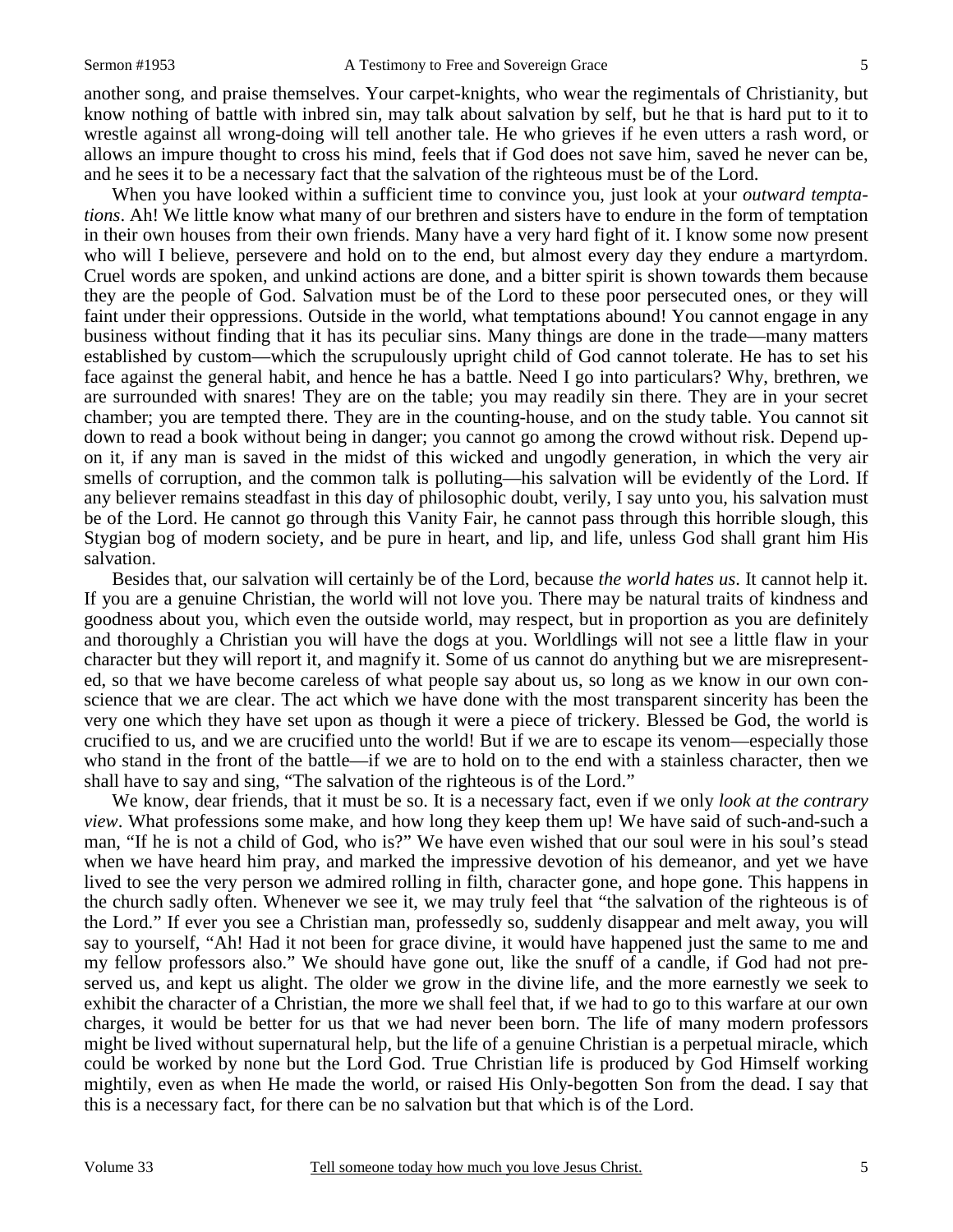**III.** In the third place, our text being true, that *"the salvation of the righteous is of the Lord,"* THIS IS A SWEET CONSOLATION, for if my salvation is of the Lord, then I shall be saved. If it had been of anybody else, I should be lost. Ah, Gabriel! If my salvation had to be accomplished by you, and all your fellow angels, I should despair. Ah, my brethren! If all of you put together were sent into this world to try and help poor me to heaven, you would never get me there. I should wear you all out. When it is written, "Salvation is of the Lord," I am comforted, for I am sure that the Lord will do it. He can, for He is omnipotent. He will, for He has promised to do it, and He is true and unchangeable. He will go through with what He has begun. If man began, he might leave off before he had finished, for lack of stores to go on with it, or because he had made a mistake, and changed his fickle mind, but when God begins, as surely as ever He opens the war, He will push on till He has won the victory. As surely as He lays the first stone, He will not withdraw His right hand till He has brought forth the top stone, with shouts of "Grace, grace unto it!" "The salvation of the righteous is of the Lord," therefore it will be accomplished. Not all the temptations of life, or all the terrors of death, or all the furies of hell, shall prevent any soul upon whom God has begun His work of grace from reaching eternal salvation. What a blessing is this, and what a comfort it is!—

#### *"Things future, nor things that are now, Not all things below nor above, Can make Him His purpose forego, Or sever my soul from His love."*

This grand fact comforts us partly by leading us to believe in prayer. If the salvation of the righteous is of the Lord, then, whenever we get into any great trouble, we go to Him, and cry, "O Lord, my salvation is of You! I have come to You for it." When strong temptation seems to catch us, like birds in a net, and we cannot break loose, then we cry, "O God, salvation is of You alone! Help me. You can. I look to You for it!" When our soul lies dead, as it sometimes does, like this heavy weather—when there is little sun to brighten us, or air to enliven us, we feel inactive, and cannot stir. Oh, then it is most blessed in prayer to feel "all my fresh springs are in You, my Lord! You can quicken me. You can give me vigor, and force of character, and energy to do Your work, or suffer Your will!" In drawing near to God we are coming to the right place; we are only asking God to do what He undertakes to do, since "the salvation of the righteous is of the Lord."

This, in addition to increasing our hope in prayer, urges us at all times to look out of ourselves to God. "The salvation of the righteous is of the Lord," then I must not be always searching within my own heart to find some good thing within me; I must not be turning over evidences, and living upon past experiences, but I must remember that the salvation even of the righteous is of the Lord. I have often thrown all my evidences overboard—every one of them. I have felt that I would not give a farthing for the whole lot put together, and I have gone to Christ Jesus just as I went at first, singing my old ditty—

#### *"I'm a poor sinner and nothing at all, But Jesus Christ is my all in all."*

We are encouraged to do this by the fact that salvation is of the Lord. Go again to the cross, and read your pardon there. Suppose the devil tells you, or suppose it even to be true, that all your experience is a fiction, all your past profession a lie, all your faith presumption, all your enjoyments delirium, all that you have known and felt a daydream; well, then, Jesus Christ came into the world to save sinners, and He can save you. O my Lord, I can boast nothing whatever of myself, but I come and cast myself on You, and You have said, "He that comes to Me I will in no wise cast out"! Frequent beginnings again are the very safest things, in fact, we should, in a sense, be always beginning, for the spiritual life begins with coming unto Jesus, and the continuance of that spiritual life is described thus, "To whom *coming* as unto a living stone." To whom coming, always coming; always trusting, always looking out of self, always looking to Christ. When evidences are bright, you know where you are, but at such a time you could tell that without them. It is easy to tell the time of day by a sundial, but then the sun must be shining, and when I am at home, and can see the sun, I know whereabouts the sun is at twelve o'clock, and therefore I do not need the sundial to tell me the time. Evidences are exceedingly good things when you do not need them, and they are of very little use when you do. Evidences are clear when Christ is present, but when Christ is present you do not need their help, and when Christ is not present, evidences fail to comfort you. It is better to live by a daily faith upon Christ than to live upon evidences. They most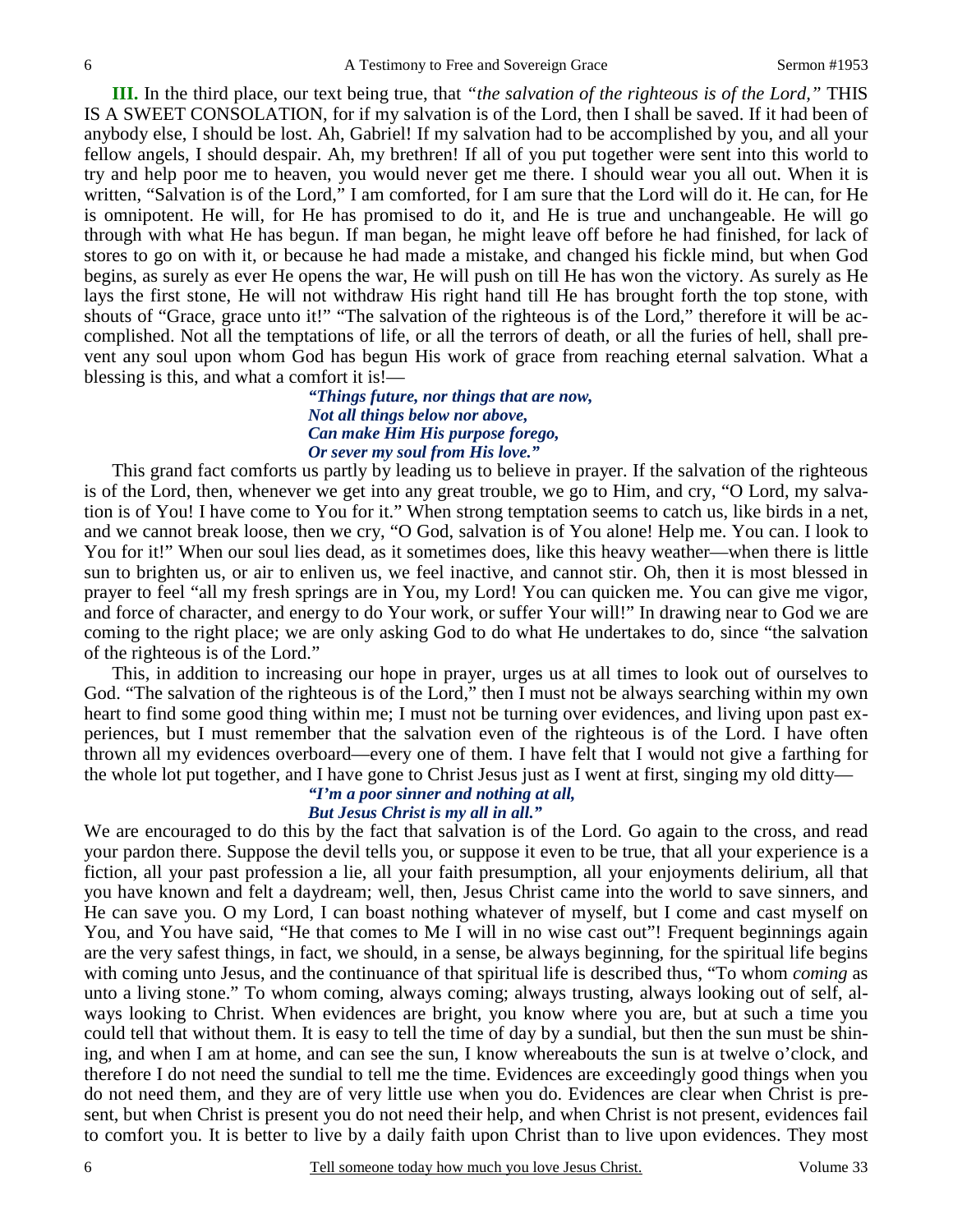readily turn moldy, and then they are most unwholesome food. Live upon Christ, who is the daily manna and you will live well. You will be driven to such a life by the force of this blessed truth that the salvation of the righteous, just as much as the salvation of the wicked, is of the Lord. A sinner cannot be saved by himself, neither can a righteous man. A sinner must look to the Lord for salvation, and so must a righteous man. We are on one footing here—the rich saint as well as the poor sinner. Christ must be everything to one as well as to the other, and what a blessed thing it is that He is everything to us! Let us hourly make Him so.

**IV.** Fourthly, and very briefly, THIS DOCTRINE IS A REASON FOR HUMILITY. *"The salvation of the righteous is of the Lord."* Are you saved, my dear brother? And do you know it? Then all idea of pride must vanish, for it is clear that you did not save yourself. That regeneration, of which you are a partaker, is the free gift of God to an undeserving one—a work of grace upon one whom, could not have worked it upon himself. Pride is excluded. Has the Lord granted you such a salvation that you have remained fast in your integrity all these years? Do not be proud of it, for your salvation from any gross outward sin has been of the Lord. It is none of your doing. Above all, do not begin to censure others, and when you see a poor brother down—yes, when you see a child of God who has erred, and grossly sinned, do not begin censuring him in bitterness, and giving him over to despair. If you had been in his case, you might have done worse. Do I speak harshly? Any man who says, "If I had been in that brother's place I would have done better," is a fool. He does not know himself. The probabilities are that he would have done worse. Ah, Sir Pharisee! You—yes, oh yes, you are a wonder! Marvelous is your purity! Splendidly you act! What a paragon you are! If you were to see yourself in God's light, you would see that you are a mass of corruption, smelling of pride. That is what you are. The man who begins to exult over his fallen brother is the likeliest man to fall himself. He who points at a tear in his brother's garment is in rags himself. If we have stood fast amid temptation, we may bless God that we have done so, but we must not find fault with others as though there was some good thing in ourselves. The salvation of the most righteous man that ever lived is of the Lord. If his sun has not been eclipsed—if his moon has not been turned into darkness—if his stars have not fallen like withered leaves from the tree, it is all owing to the grace of God and the grace of God alone. It is needful to say this to keep us from being lifted up with foolish boasting.

So, dear friends, we shall have to sing to a grave, sweet melody as long as we are here, whenever we touch a matter that concerns ourselves. When we get to heaven, we shall see then much more than we do tonight that salvation is of the Lord. Mr. Bunyan represents his pilgrim as going through the Valley of the Shadow of Death, and even while he was in the darkness and horror of that defile he knew that he needed the Lord to help him. He felt that he had a terrible walk of it that night, when there was a bog on this side, and a quagmire on that, and hobgoblins and all sorts of horrid creatures all around, he knew that he needed divine aid. He held on his way, with his sword in his hand, and grasping the weapon of All-prayer, till at last he left that horrible place, and then he knew better than before how great was his necessity. He looked back when the morning rose, and till then he had not fully known what a place he had been traversing, and how great was the power which upheld him in his night march. When we get to heaven and look back upon our life below, we shall then see the wonders of delivering grace which at this time we do not fully appreciate—

> *"When I stand before the throne Dressed in beauty not my own, When I see You as You are, Love You with unsinning heart, Then, Lord, shall I fully know— Not till then—how much I owe."*

I believe that in the day of our full deliverance we shall lift up, every one of us, such a song of praise as we are not capable of here. We shall sing with all our powers of heart and tongue at the sight of what we have been delivered from. Even then this will be the sum and substance of the song—"Salvation is of the Lord," He has worked it all, and brought us safely through. The hymn of Miriam, and of all the children of Israel at the Red Sea, when they had passed through it, and all the Egyptians were drowned, was a very exultant song, but what will ours be when the gates of hell shall have been overthrown, and all our enemies destroyed, and we shall find ourselves before the eternal throne saved forever! Shall we not